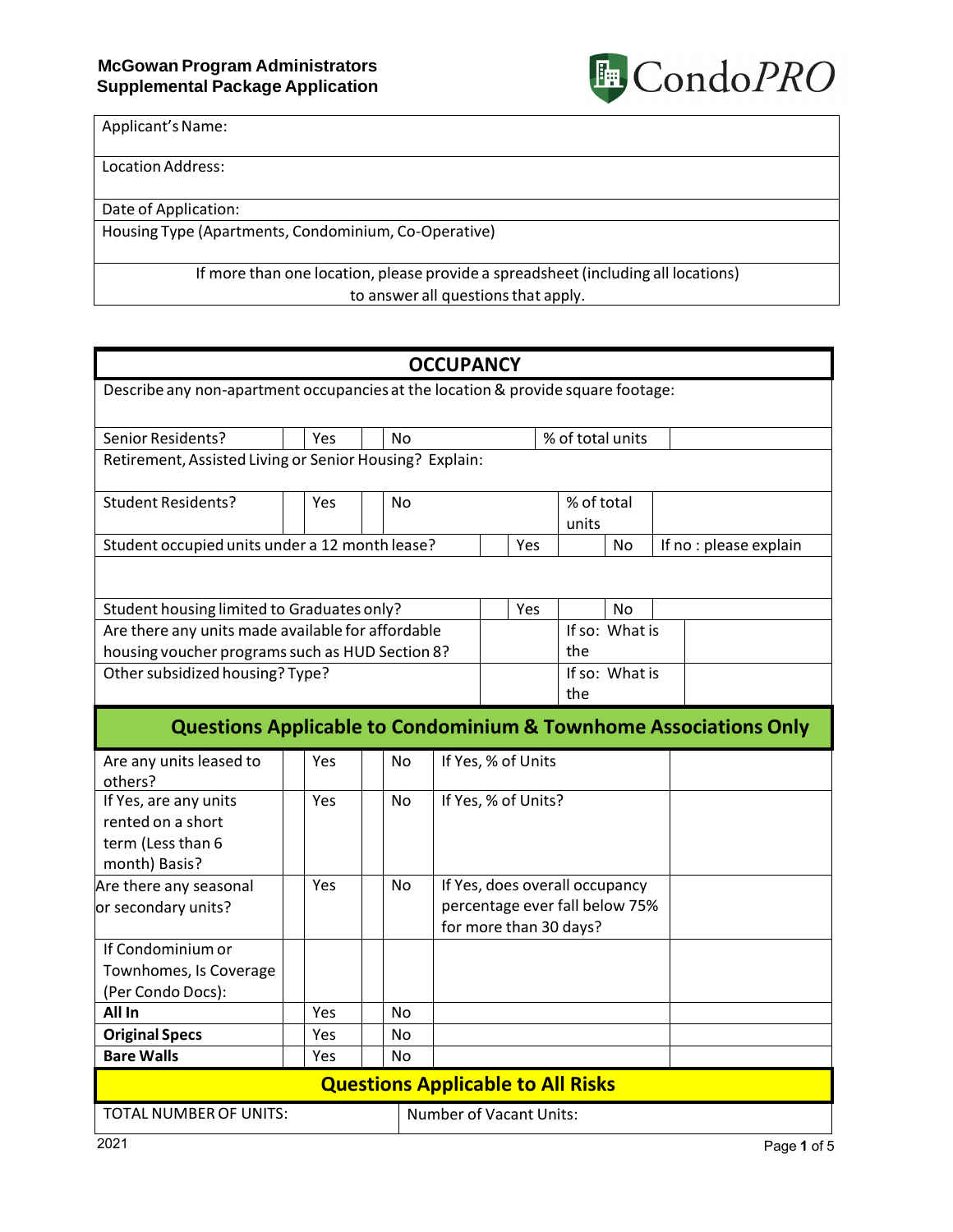## **McGowan Program Administrators Supplemental Package Application**

| <b>Number of Buildings</b>                                                                                              |     |                       |  |                 |  |                        |            |     |     |     |     |  |    |
|-------------------------------------------------------------------------------------------------------------------------|-----|-----------------------|--|-----------------|--|------------------------|------------|-----|-----|-----|-----|--|----|
| Attach a plot plan if available                                                                                         |     | Total square footage? |  |                 |  |                        |            |     |     |     |     |  |    |
| Average monthly rent or association fee per unit:                                                                       |     |                       |  |                 |  |                        |            |     |     |     |     |  |    |
|                                                                                                                         |     |                       |  |                 |  |                        |            |     |     |     |     |  |    |
|                                                                                                                         |     |                       |  | <b>BUILDING</b> |  |                        |            |     |     |     |     |  |    |
| If building is over 20 years, indicate the date of most recent modernization of the following:                          |     |                       |  |                 |  |                        |            |     |     |     |     |  |    |
| <b>HEATING</b>                                                                                                          |     |                       |  | <b>PLUMBING</b> |  |                        |            |     |     |     |     |  |    |
| <b>WIRING</b>                                                                                                           |     |                       |  | <b>ROOFING</b>  |  |                        |            |     |     |     |     |  |    |
| Details of upgrades or maintenance:                                                                                     |     |                       |  |                 |  |                        |            |     |     |     |     |  |    |
| Is there any EIFS / Synthetic Stucco<br>Siding?                                                                         |     |                       |  | Yes             |  | No                     |            |     |     |     |     |  |    |
| Are circuit breakers used throughout?                                                                                   |     |                       |  | Yes             |  | No                     |            |     |     |     |     |  |    |
| Are any breaker panels Federal Pacific Stab                                                                             |     |                       |  | Yes             |  | No                     |            |     |     |     |     |  |    |
| Lok, Challenger, or ZINSCO brand panels?                                                                                |     |                       |  |                 |  |                        |            |     |     |     |     |  |    |
| Any Knob & Tube Wiring still in use?                                                                                    |     |                       |  | Yes             |  | No                     |            |     |     |     |     |  |    |
| Are Fuse Systems still in use?                                                                                          |     |                       |  | Yes             |  | No                     |            |     |     |     |     |  |    |
| If yes, describe location and extent of Fuses in use:                                                                   |     |                       |  |                 |  |                        |            |     |     |     |     |  |    |
| If Electrical Service to units is less than 100 Amps what is the amperage provided?                                     |     |                       |  |                 |  |                        |            |     |     |     |     |  |    |
| Type of Wiring:                                                                                                         |     |                       |  |                 |  |                        |            |     |     |     |     |  |    |
| If Aluminum, is it repaired with Copalum or Alumiconn crimp                                                             |     |                       |  |                 |  |                        |            | Yes |     | No. |     |  |    |
| connectors?                                                                                                             |     |                       |  |                 |  |                        |            |     |     |     |     |  |    |
| Is Polybutelene Piping used?<br>Yes<br>No                                                                               |     |                       |  |                 |  |                        |            |     |     |     |     |  |    |
| If Yes, describe plans to replace:                                                                                      |     |                       |  |                 |  |                        |            |     |     |     |     |  |    |
| <b>Roof Type:</b>                                                                                                       |     |                       |  |                 |  |                        |            |     |     |     |     |  |    |
| Asphalt / Composition Shingles or Rolled Asphalt ____% Dimensional Architectural Shingles ____ %                        |     |                       |  |                 |  |                        |            |     |     |     |     |  |    |
|                                                                                                                         |     |                       |  |                 |  |                        |            |     |     |     |     |  |    |
| Wood Shake / Shingle 4.6 Concrete or Clay Tile 4.6 Flat Tar & Gravel 4.6 Wood Shake / Shingle 4.6 Concrete or Clay Tile |     |                       |  |                 |  |                        |            |     |     |     |     |  |    |
| Flat Membrane ____%                                                                                                     |     |                       |  |                 |  |                        |            |     |     |     |     |  |    |
|                                                                                                                         |     |                       |  |                 |  |                        |            |     |     |     |     |  |    |
| Sprinkler System                                                                                                        | Yes | No                    |  | % of area       |  |                        |            |     |     |     |     |  |    |
| Sprinkler System in attic?<br>Yes                                                                                       |     |                       |  |                 |  | No                     |            |     |     |     |     |  |    |
| Is Sprinkler system NFPA 13 or NFPA 13R?                                                                                |     |                       |  |                 |  |                        |            |     |     |     |     |  |    |
| <b>Fire Alarms</b>                                                                                                      | Yes | No                    |  | Local           |  | <b>Central Station</b> |            |     |     |     |     |  |    |
| Are there firewalls in any building that extend to the roof or past the roof and that                                   |     |                       |  |                 |  |                        |            |     |     |     | Yes |  | No |
| are uncompromised or with self-closing fire rated doors?                                                                |     |                       |  |                 |  |                        |            |     |     |     |     |  |    |
| Firewall extends beyond the roof<br>How many inches high is the extension?<br>Yes<br>No                                 |     |                       |  |                 |  |                        |            |     |     |     |     |  |    |
| (parapet)                                                                                                               |     |                       |  |                 |  |                        |            |     |     |     |     |  |    |
| Fire wall number per building:                                                                                          |     |                       |  |                 |  |                        |            |     |     |     |     |  |    |
| Enclosed stairwells?                                                                                                    |     |                       |  |                 |  |                        | Yes        |     | No  |     |     |  |    |
| Automatic closing fire doors?                                                                                           |     |                       |  |                 |  |                        | <b>Yes</b> |     | No. |     |     |  |    |
|                                                                                                                         |     |                       |  |                 |  |                        |            |     |     |     |     |  |    |
|                                                                                                                         |     |                       |  |                 |  |                        |            |     |     |     |     |  |    |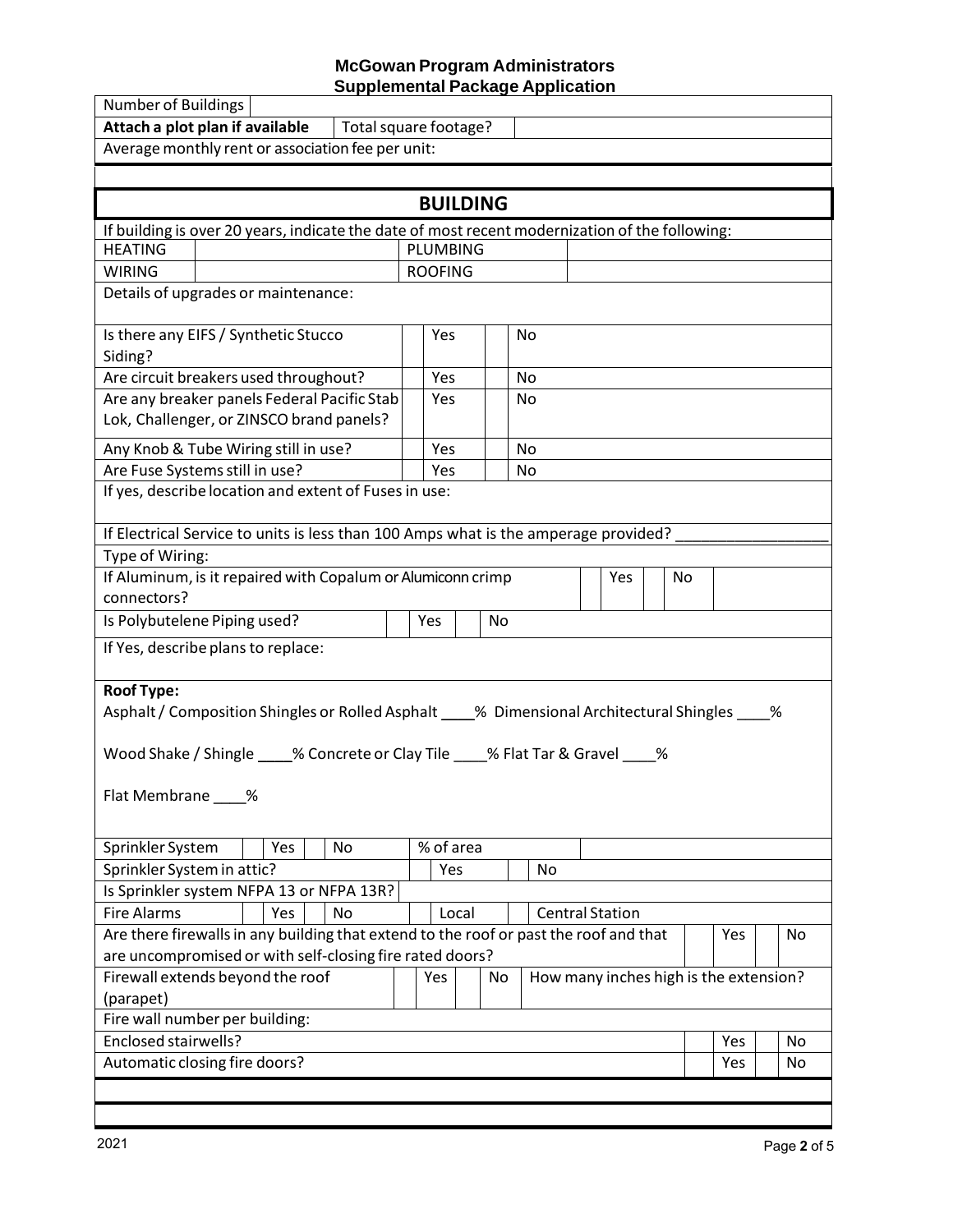## **McGowan Program Administrators Supplemental Package Application**

| <b>LIFE SAFETY</b>                                                                               |     |           |  |  |  |  |  |
|--------------------------------------------------------------------------------------------------|-----|-----------|--|--|--|--|--|
| Security bars on the windows?                                                                    | Yes | No        |  |  |  |  |  |
| Security bars quick release type?                                                                | Yes | <b>No</b> |  |  |  |  |  |
| Balcony rail spacing and/or staircase exceed 4 inches?                                           | Yes | No        |  |  |  |  |  |
| Converted buildings - buildings originally built for the purpose other than                      | Yes | No        |  |  |  |  |  |
| habitational use? Describe:                                                                      |     |           |  |  |  |  |  |
| Locks re-keyed for new occupants?                                                                | Yes | <b>No</b> |  |  |  |  |  |
| Dead-bolt locks for each unit?                                                                   | Yes | No        |  |  |  |  |  |
| <b>Security Guard on premises?</b><br>If yes, are they Armed?<br>Yes<br>No                       | Yes | <b>No</b> |  |  |  |  |  |
| Pool on the premises?<br>If yes, how many?<br>No<br>Yes                                          |     |           |  |  |  |  |  |
| Pool has a diving board or slide?                                                                | Yes | No        |  |  |  |  |  |
| Poolside Lifesaving equipment present?                                                           | Yes | <b>No</b> |  |  |  |  |  |
| Pool fenced with self-closing gate/door?                                                         | Yes | <b>No</b> |  |  |  |  |  |
| Pool depth clearly marked?                                                                       | Yes | No        |  |  |  |  |  |
| Pool area non-skid?                                                                              | Yes | <b>No</b> |  |  |  |  |  |
| Is pool compliant with Virginia Graeme Baker Safety Act?                                         | Yes | <b>No</b> |  |  |  |  |  |
| Playground at this location?                                                                     | Yes | No        |  |  |  |  |  |
| Playground covering material and depth:                                                          |     |           |  |  |  |  |  |
| Ponds, lakes or streams located on or near the location?                                         | Yes | <b>No</b> |  |  |  |  |  |
| Marina or other recreational activities or equipment provided?                                   |     |           |  |  |  |  |  |
| Pond/lake public use and access?                                                                 |     |           |  |  |  |  |  |
| Pond fence around the perimeter?                                                                 |     |           |  |  |  |  |  |
| Smoke detectors in each unit and common areas?                                                   | Yes | No        |  |  |  |  |  |
| Smoke detectors hard-wired?                                                                      | Yes | No        |  |  |  |  |  |
| Smoke detectors battery operated?                                                                | Yes | <b>No</b> |  |  |  |  |  |
| Emergency Lighting?                                                                              | Yes | No        |  |  |  |  |  |
| Fire Extinguishers?                                                                              | Yes | <b>No</b> |  |  |  |  |  |
| Pull Stations in Hallways?                                                                       | Yes | No        |  |  |  |  |  |
| Carbon Monoxide Detectors in Units?                                                              | Yes | <b>No</b> |  |  |  |  |  |
| Is there a Grill Policy in place that prohibits the use of both charcoal and gas grills          | Yes | No        |  |  |  |  |  |
| on combustible balconies, decks, and patios and within 10 feet of combustible                    |     |           |  |  |  |  |  |
| construction?                                                                                    |     |           |  |  |  |  |  |
| Wood burning stoves used on the premises?                                                        | Yes | No        |  |  |  |  |  |
| Fireplaces in any of the living units?                                                           | Yes | No        |  |  |  |  |  |
| Inspection program for each and every fireplace on the premises?                                 | Yes | No        |  |  |  |  |  |
| If yes, describe:                                                                                |     |           |  |  |  |  |  |
|                                                                                                  | Yes | No        |  |  |  |  |  |
| <b>BUILDINGS 4 STORIES OR HIGHER</b>                                                             |     |           |  |  |  |  |  |
| Are there two (2) means of egress from each floor?                                               | Yes | No        |  |  |  |  |  |
| Are all exit doors unlocked and unobstructed?                                                    | Yes | No        |  |  |  |  |  |
| Do all stairwells contain self-closing fire doors?                                               | Yes | No        |  |  |  |  |  |
| Are there standpipes in the stairwells?                                                          | Yes | No        |  |  |  |  |  |
| Do the stairwells contain emergency lighting?                                                    | Yes | No        |  |  |  |  |  |
| Is there an emergency evacuation plan and diagram posted on every floor?                         | Yes | No        |  |  |  |  |  |
| Is there a pull down fire alarm mechanism on every floor?                                        | Yes | No        |  |  |  |  |  |
| Are there more than 25% of the tenants that live above the 4 <sup>th</sup> floor age 65 or over? | Yes | No        |  |  |  |  |  |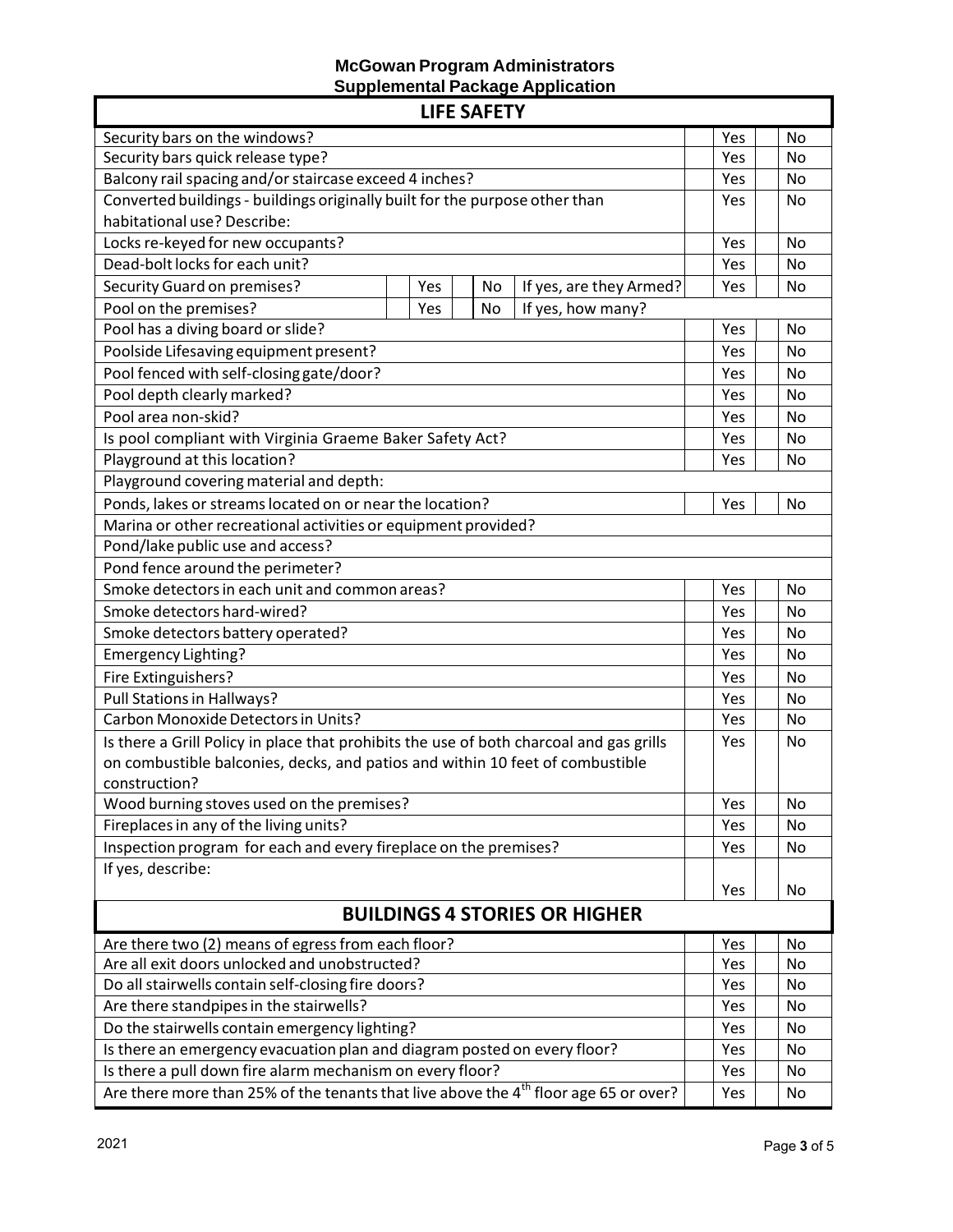## **McGowan Program Administrators Supplemental Package Application**

| <b>Hired &amp; Non-Owned Auto</b>                                                                                                                              |            |           |
|----------------------------------------------------------------------------------------------------------------------------------------------------------------|------------|-----------|
| Does insured have any owned autos?                                                                                                                             | Yes        | No        |
| Does insured carry a commercial auto policy for any reason?                                                                                                    | Yes        | <b>No</b> |
| Do any employed maintenance staff drive their own vehicles between job sites?                                                                                  | <b>Yes</b> | <b>No</b> |
| <b>OTHER</b>                                                                                                                                                   |            |           |
| Water damage incidents in the past? If yes, describe cause and solution.                                                                                       | Yes        | <b>No</b> |
| Are there any other locations owned by the named insured that is not on the                                                                                    |            |           |
| application for coverage?                                                                                                                                      | Yes        | No        |
| Are all locations under common ownership/management?                                                                                                           | Yes        | <b>No</b> |
| Are there any businesses owned/operated by the insured?                                                                                                        | Yes        | <b>No</b> |
| If yes, please describe:                                                                                                                                       |            |           |
| Are tenants required to obtain Renter's Insurance, including fire legal liability, or<br>does property owner/manager maintain a force-placed renter's program? | Yes        | <b>No</b> |
| Is property completely non-smoking?                                                                                                                            | Yes        | <b>No</b> |
| If not, is smoking limited to specific areas with proper disposal receptacles<br>provided?                                                                     | Yes        | <b>No</b> |
| Is location professionally managed?<br>Yes<br><b>No</b>                                                                                                        |            |           |
| Number of years under present ownership:                                                                                                                       |            |           |
| <b>Property Manager</b><br># of Years on this property                                                                                                         |            |           |
| Are certificates of liability required and obtained from Contractors?                                                                                          | Yes        | <b>No</b> |
| What limit of liability insurance coverage is required of Contractors?                                                                                         |            |           |
| Is property undergoing renovations?                                                                                                                            | Yes        | <b>No</b> |
| Please describe pet policy and whether there are restrictions in the lease prohibiting aggressive breed<br>dogs:                                               |            |           |
| Has the Insured granted a Waiver of Subrogation to any tenants?                                                                                                | Yes        | No        |
| If yes, please describe:                                                                                                                                       |            |           |
| Any other comments:                                                                                                                                            |            |           |
|                                                                                                                                                                |            |           |